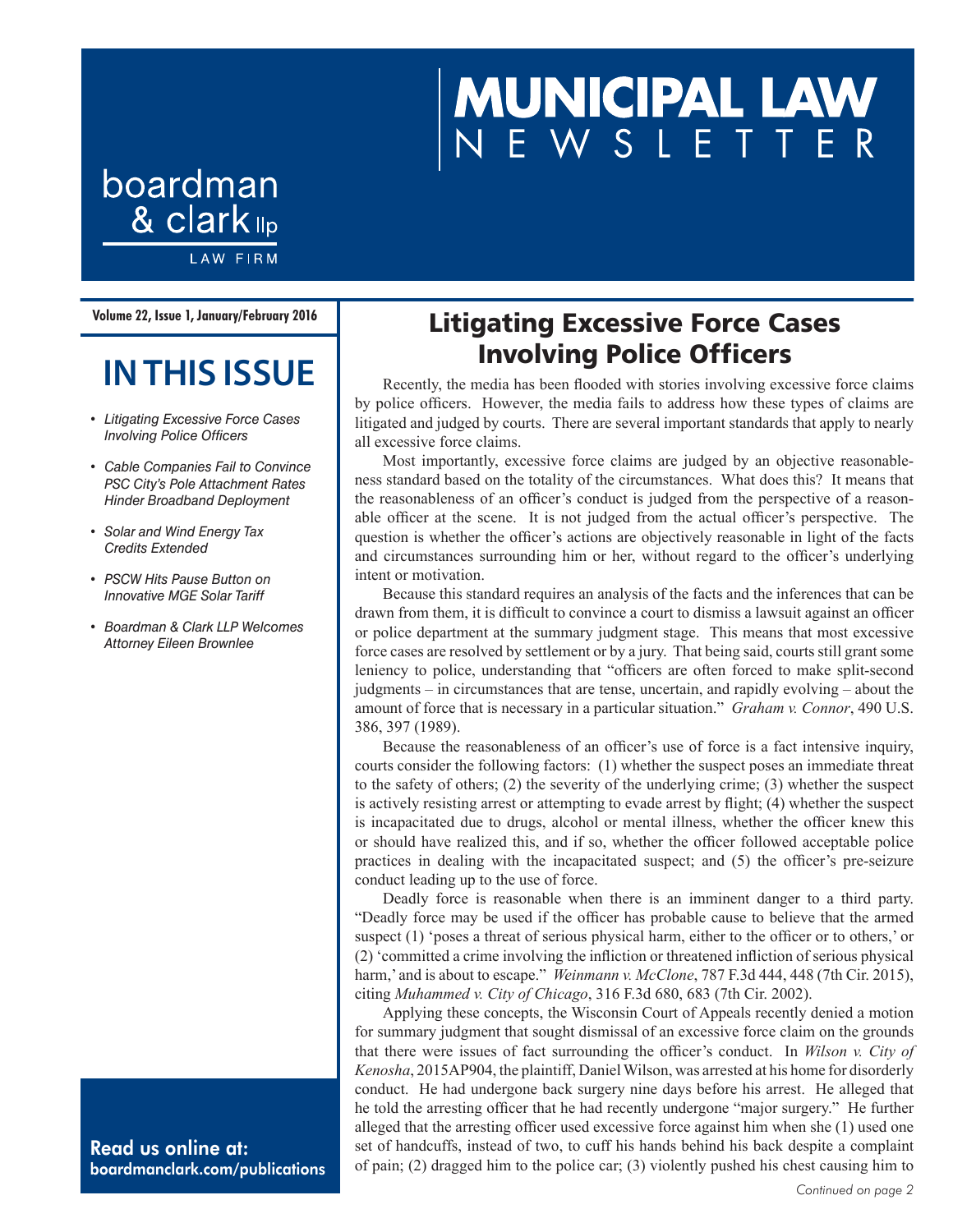#### Cable Companies Fail to Convince PSC City's Pole Attachment Rates Hinder Broadband Deployment

Cable companies, such as Time Warner and Charter Communications, have long been engaged in a state-by-state battle over the pole attachments rates charged by municipal electric utilities and electric cooperatives, entities which are exempt from the Federal Communications Commission's ("FCC") rules governing pole attachment rates. Among their claims is that such entities have taken advantage of the exemption, charging much higher rates than what the FCC rules would allow. These higher rates, the cable companies claim, are a detriment to the deployment of broadband services.

The chosen target in Wisconsin was the City of Oconomowoc, where Time Warner and Charter Communications were each paying less than \$10,000 a year in pole attachment fees to the the City's electric utility. The two companies, along with the Wisconsin Cable Communications Association, brought a complaint before the Public Service Commission of Wisconsin ("PSC" or "Commission"), claiming that the City's pole attachment rates were unreasonable because they were several times greater than the roughly \$4.00 rate the FCC rules would allow. At hearing, the cable companies' oft-used expert witness testified that the Commission should order the City to lower its rate to the FCC level because the City's rates were a roadblock to broadband deployment and were the result of the City's leveraging its "much superior" bargaining power.

At its November 5, 2015 open meeting, all three Commissioners rejected the cable companies' request that the PSC impose the FCC rate. Commissioner Nowak rejected the cable companies' arguments with clear and unequivocal language, stating that she did "not believe the cable companies have demonstrated that the FCC compensation rate when compared to the City's methodology is reasonable based on the facts developed in this record."

Commissioner Nowak went on to state that Oconomowoc's rate methodology "more fairly attributes the costs to attachers and ensures the City's electric customers are not subsidizing attachers." She also rejected the cable companies' claim that the City had exercised its monopoly power to charge excessive compensation. Commissioner Nowak also found unpersuasive the cable companies' public policy arguments that the FCC rate was necessary to facilitate broadband deployment, citing Oconomowoc's evidence that broadband penetration in the Oconomowoc area is over 99%.

The Commission ultimately approved a rate methodology that would allow Oconomowoc to charge rates in the \$10.00 to \$12.00 range. The Commission's written decision is expected to be issued in early February.

*— Anita T. Gallucci*

#### **Litigating Excessive Force Cases Involving Police Officers** *Continued from front page*

topple onto the backseat of the police car; and (4) twisted his legs resulting in a loosening of the hardware in his back.

Wilson testified that the officer's actions caused him so much pain that he blacked out for a couple of seconds. Another witness testified that the officer was very rough with Wilson despite the officer having been told that Wilson recently had surgery.

Applying the objective reasonableness test discussed above, the court of appeals ruled in Wilson's favor by not dismissing the case. However, the court noted that Wilson did not appear to have a strong case.

*— Kathryn A. Harrell*

### Solar and Wind Energy Tax Credits Extended

President Obama recently signed into law the 2016 Consolidated Appropriations Act, an omnibus bill that revised and extended both the wind and solar energy tax credits.

The Business Energy Investment Tax Credit (ITC) allows commercial, industrial, and non-public utility taxpayers to claim a tax credit in the amount of 30% of the total qualified installed cost of a solar photovoltaic system. The ITC was set to decrease to 10% for projects placed in service beginning in 2017, but the Appropriations Act extended the credit through 2024, with a gradual phase out beginning in 2020. The Act also revised the ITC's eligibility criteria so it is now based on when a project begins construction rather than when it is placed in service, allowing for more predictability in planning and financing solar projects.

In addition, the Act extended the Renewable Electricity Production Tax Credit (PTC) for eligible wind projects, which had expired in 2015. The PTC extension applies retroactively to January 1, 2015 and allows companies that generate electricity using qualified energy resources (most notably wind) to take a tax credit of 2.3 cents per kilowatthour (kWh). To qualify for the full amount of the credit, construction on the project must begin before January 1, 2017, after which point the value of the credit will gradually decrease through 2020.

These long-term extensions are a boon for the renewable energy industry, which had become accustomed to last-minute, shorter-term extensions of these and similar credits. The long-term extension of the ITC and PTC will make it easier for project developers to plan and finance large-scale wind and solar projects, and will provide a bridge for the expansion of renewable energy between now and the first set of deadlines for state compliance with the EPA's Clean Power Plan in 2022.

*— Julia Potter*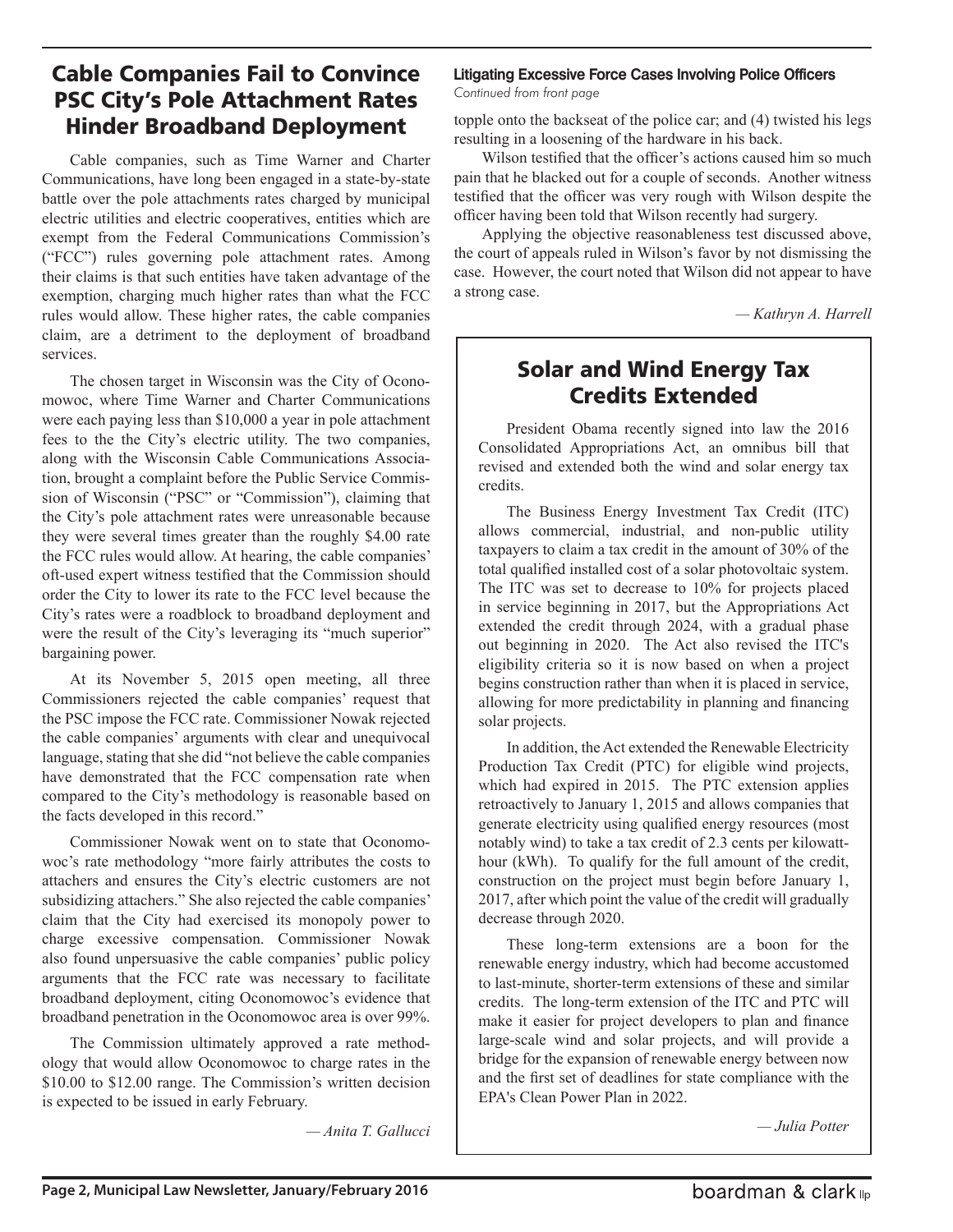#### PSCW Hits Pause Button on Innovative MGE Solar Tariff

Citing concerns for rate payer fairness and setting accurate price signals, the Public Service Commission of Wisconsin (PSCW) has laid over a decision on an innovative community solar pilot project proposed by Madison Gas & Electric (MGE) in partnership with the City of Middleton (City).

The MGE/Middleton project contains several unusual features intended to enable MGE to build the facility as a dedicated resource on behalf of customers who want to invest in community solar, even if they cannot or, for whatever reason, do not want to put solar panels on their homes.

Under the proposed plan, MGE would construct, own and operate a 500 kW solar facility located on the roof of the Middleton Municipal Operations Center. Interested customers would pay an upfront, non-refundable subscription fee representing ten percent of the estimated capital cost of the installation on a per-kW basis. Subscriptions would be limited to 3 kW, or half the customer's annual energy use, whichever is lower. Participating customers would then be charged a levelized "Community Solar Rate" of \$.012/kWh over the 25 year life of the project for their share of project output. Remaining energy needs would be charged out to customers at the standard retail rate, which is just under 10 cents per kWh.

That means solar customers would initially pay more, but because the solar charge is fixed, it would act as a hedge against future tariff increases. Customers would also pay a reduced transmission charge to reflect the value of directly interconnecting a utility scale installation on MGE's distribution system. MGE estimates that the some 250 customers expected to participate in the project would see net positive benefits after seventeen years.

The proposed tariff includes provisions to address undersubscription and customer movement within MGE's service territory.

The project is also expected by MGE to provide overall system benefits, chiefly by equipping the installation with smart inverters designed to smooth out intermittent power flow, gather additional data for use in future solar projects, and provide ancillary services to the grid such as VAR support and voltage reduction. In recognition of such system benefits, MGE's proposal allocates half the cost of the inverters to MGE's other, non-participating customers.

The product of extensive discussions between MGE and the City of Middleton to address the city's carbon reduction goals, the proposal also includes construction of a 100 kw solar array on the roof of the Middleton police department, which would provide approximately 25% of the building's annual energy usage. MGE's agreement with Middleton provides that the city would be able to purchase the array after a seven year initial term.

At their January 21, 2016 open meeting, all three PSCW Commissioners lauded MGE's effort to bring forward an innovative program, and underscored their support for utility-owned renewable generation and community solar. However, while Commissioner Huebsch appeared ready to support MGE's proposal as filed, Commission Chair Ellen Nowak expressed significant misgivings, opining that the proposal's status as a pilot project did not mean that "anything goes."

Noting that MGE's proposal differed from solar pilot tariffs previously approved for WPPI Energy on behalf of New Richmond City Utilities and River Falls Municipal Utilities, and for Northern States Power-Wisconsin -- all of which employ a monthly bill credit for subscribing customers, rather than a long-term levelized charge, Commissioner Nowak singled out several features of MGE's proposal as potentially problematic.

First, MGE did not adequately explain why the proposal would not discriminate against MGE customers who had already installed rooftop solar, since those customers would be ineligible to participate in the new program. Second, Commissioner Nowak raised concerns about MGE's *quid pro quo* arrangement with the City of Middleton for the 100 kW array, and wondered whether the smart inverter would actually provide enough system benefits to warrant charging half its costs to non-participating MGE customers. Finally, Commissioner Nowak questioned the long payback associated with the \$0.12/kWh solar charge, suggesting the company had not yet adequately demonstrated that the rate would not result in cross-subsidization by non-participating MGE customers.

Commissioner Montgomery agreed that a closer look was warranted given the precedent-setting nature of the project, and following a suggestion by Commissioner Huebsch, the Commission agreed to give MGE an additional thirty days to address Commissioner Nowak's concerns and ensure that the program's price signals are properly established and fair to all customers.

Industry stakeholders, renewable energy advocates and interested observers have been following the proceeding because it represents an alternative path for utilities interested in developing utility-scale community solar. MGE will now have an additional 30 days to refine its proposal and address the Commission's concerns.

*— Richard A. Heinemann*

#### Boardman & Clark LLP Welcomes Attorney Eileen Brownlee

Boardman & Clark LLP is pleased to announce that Eileen Brownlee has become a member of our firm. Eileen joins Boardman & Clark with an established practice and over 30 years of experience in the areas of municipal law, school law, and public sector employment law.

Prior to joining Boardman & Clark, Eileen was the sole member of her firm, Kramer & Brownlee LLC, located in Fennimore, Wisconsin, where she has served cities, villages, school districts and other municipal corporations throughout the state of Wisconsin. Eileen has a wide practice that includes policy and ordinance drafting and implementation, labor negotiations, salary and benefit analyses, grievance and prohibited practice hearings, employee misconduct investigations, advice on employee improvement plans and performance evaluations, and analysis of and application of all major federal and state labor and employment statutes, including FMLA, ADA, ADEA and other discrimination laws. Eileen has received numerous recognitions for contributions to her practice areas, including the George Tipler Award for Distinguished Service in School Law from the Wisconsin School Attorneys Association (WSAA) and Fellowship of the Wisconsin Bar Foundation. Eileen is a 1984 graduate cum laude of Marquette University Law School. She will maintain her office in Fennimore.